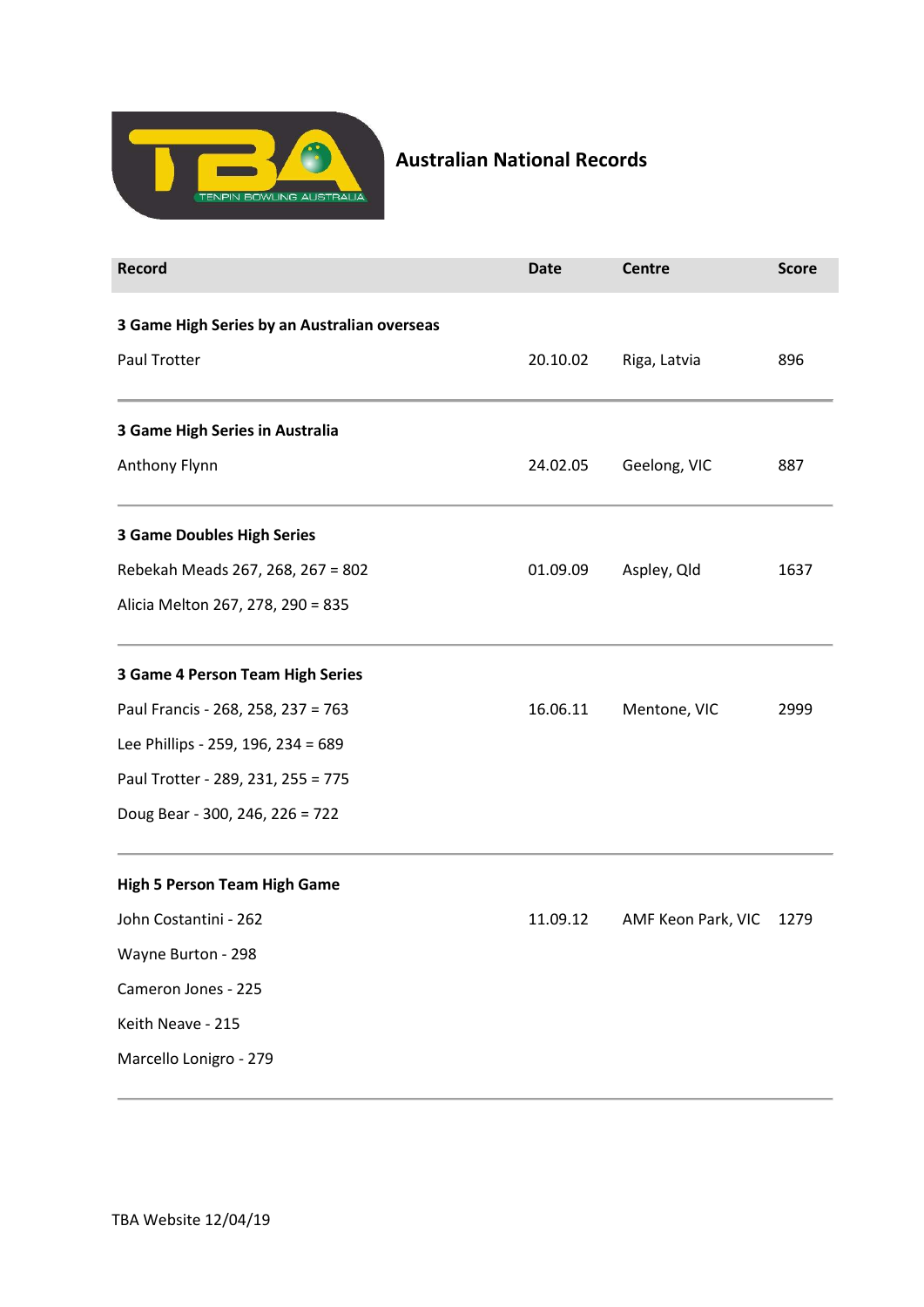| 3 Game 5 Person Team High Series    |          |  |
|-------------------------------------|----------|--|
| John Costantini 288, 262, 247 = 797 | 11.09.12 |  |
| Wayne Burton 248, 298, 248 = 794    |          |  |
| Cameron Jones 192, 225, 216 = 633   |          |  |

Keith Neave 202, 215, 225 = 642

Marcello Lonigro 247, 279, 242 = 768

## AMF Keon Park, VIC 3634

## Back to Back 300 Games

| 11.02.03 Derek Adams       | Nerang, Qld                 | 858 |
|----------------------------|-----------------------------|-----|
| 04.08.04 Bruce Doig        | Caboolture, Qld             | 849 |
| 08.08.06 John Sullivan     | Forest Hill, Vic            | 851 |
| 26.10.06 Tony Hamilton     | Aspley, Qld                 |     |
| 31.07.07 David Rosser      | Orange, NSW                 |     |
| 01.11.07 Darrin Comrie     | Aspley, Qld                 |     |
| 12.04.08 Kevin McRae       | AMF Mt Gravatt, Qld         | 868 |
| 11.11.08 Andrew McArthur   | Alice Springs, NT           |     |
| 22.07.09 Jamie Taylor      | Joondalup, WA               |     |
| 22.07.09 Shane Van Harten  | Mentone Bowl, Vic           |     |
| 11.07.12 Charlie Lindsell  | Caboolture, Qld             |     |
| 02.12.12 Glen Loader       | Tenpin City, NSW            |     |
| 18.03.13 Bill Visser       | AMF Boronia, Vic            |     |
| 31.07.13 Leigh Jefferies   | Planet Tenpin, NT           |     |
| 02.05.14 Andrew McArthur   | Planet Tenpin, NT           |     |
| 25.05.14 Darryl Alford     | AMF Robina, Qld             |     |
| 07.06.14 Jackson Gamble    | Oz Tenpin Chirnside Pk, Vic |     |
|                            |                             |     |
| 13.08.15 Tony Hamilton     | Caboolture, Qld             |     |
| 11.05.16 Michael Matthey   | AMF Robina, Qld             |     |
| 21.10.16 Micheal Burbidge  | Caboolture, Qld             |     |
| 28.03.17 Shannon Poulitsas | Aspley 10Pin, Qld           |     |